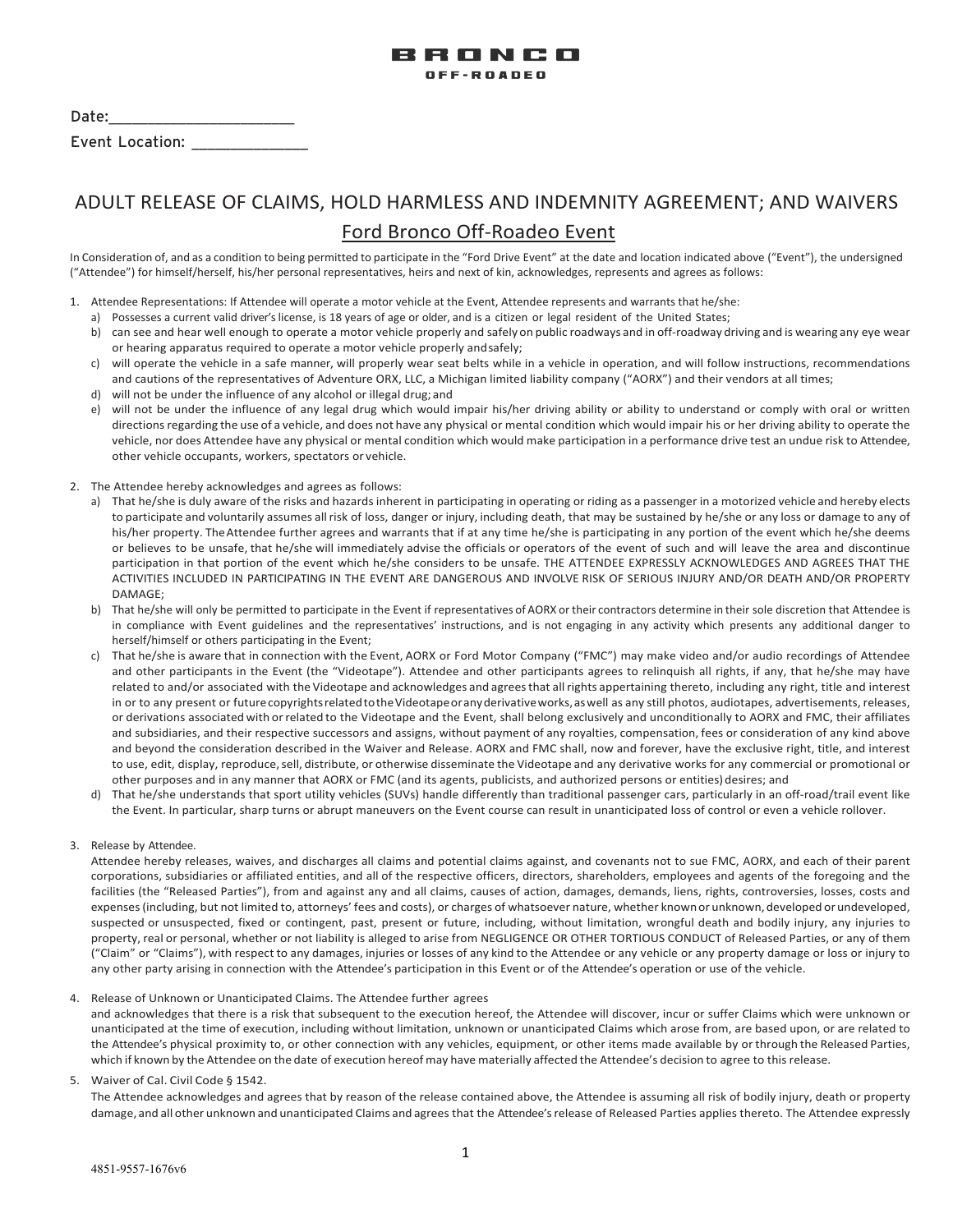waives whatever benefits the Attendee may have under Section 1542 of the California Civil Code (orsimilar applicable law from anotherstate), which reads as follows: A GENERAL RELEASE DOES NOT EXTEND TO CLAIMS WHICH THE CREDITOR DOES NOT KNOW OR SUSPECT TO EXIST IN HIS FAVOR AT THE TIME OF EXECUTING THE RELEASE, WHICH IF KNOWN BY HIM MUST HAVE MATERIALLY AFFECTED HIS SETTLEMENT WITH THE DEBTOR. Thus, notwithstanding the provisions of California Civil Code Section 1542, and for the purpose of implementing a full and complete release and discharge of the Released Parties, the Attendee expressly acknowledges that this release is intended to include in its effect, without limitation, all Claims which the Attendee

does not know or suspect to exist in Attendee's favor at the time of execution hereof, and that this release contemplates the extinguishment of any such Claim or Claims.

#### 6. COVID-19 Acknowledgment.

Attendee acknowledges the contagious nature of coronavirus disease 2019 ("COVID-19") and that applicable public health authorities recommend social distancing practices. Attendee further acknowledges that the Released Parties cannot guarantee that Attendee will not contract COVID-19 through participation in the Event. Attendee understands that the risk of becoming exposed to and/or infected by COVID-19 may result from the acts or omissions of Attendee, Event staff and others Event attendees, and that such exposure may result in personal injury, illness, temporary or permanent disability, or even death. Attendee hereby voluntary elects to participate in the Event and acknowledges that Attendee is increasing Attendee's risk of exposure to COVID-19.

Attendee further acknowledges that Attendee must comply with all applicable procedures implemented at the Event to reduce the spread of COVID-19 while participating in the Event. In accordance with the foregoing, Attendee attests that:

• Attendee is not experiencing any symptom of illness such as cough, shortness of breath or labored breathing, fever, chills, muscle pain, headache, sore throat, or new loss of taste orsmell.

- Attendee has not traveled internationally within the last 14 days.
- Attendee has not traveled to an area highly impacted by COVID-19 within the U.S. within the last 14 days.
- To the best of Attendee's knowledge, Attendee has not been exposed to someone with a suspected and/or confirmed case of COVID-19.
- Attendee has not been diagnosed with COVID-19 and not yet cleared as noncontagious by state or local public health authorities.

#### 7. Indemnity; Waiver.

In consideration for the Ford Bronco Driving Event (collectively known as FBDE), AORX and FMC to agree to allow Attendee to drive in its vehicle and on its trail(s), Attendee agrees to hold harmless, indemnify and defend the Released Parties (as defined above) from and against any and all claims, demands, actions (including attorney's fees and costs) liability, losses, damages, injuries (including, without limitation death and dismemberment) and accidents of whatever kind resulting in any way from participating in events at FBDE. Attendee further understands and agrees that he/she assumes full financial responsibility up to full replacement value of the FBDE vehicle assigned to Attendee for any and all damage Attendee causes to the vehicle.

#### 8. Miscellaneous.

Attendee acknowledges that this waiver and release agreement and the releases contained herein are given in exchange for good and valuable consideration. Further, this agreement reflects the entire agreement, and no statements, promises or inducements made by AORX, FMC or its/their respective directors, officers, employees, agents, and representatives that are not contained herein shall be valid or binding. If any provision in this agreement is held invalid or unenforceable, in whole or in part, by a court of competent jurisdiction, the remainder of the provisions or enforceable parts of this agreement shall not be affected, and shall be enforced to the fullest extent permitted by law. This agreement shall be governed by the laws of the state of Michigan. Ambiguities herein shall not be construed against the drafter. Attendee further expressly agrees that the foregoing release and waiver is intended to be as broad and inclusive as is permitted by applicable law, and, if any portion thereof is held invalid, it is agreed that the balance shall, notwithstanding, continue in full legal force and effect.

## **ATTENDEE CONDUCT REQUIREMENTS FOR EVENT PARTICIPATION**

I, the UNDERSIGNED, further agree that, as a condition of participation the EVENT, I will…

- 1. …not drive a vehicle at the EVENT while impaired by alcohol, drugs, medication, illness, fatigue, or injury.
- 2. …not drive a vehicle at the EVENT if any physical or medical condition exists that may be aggravated by my participation in, or that may impair my ability to participate in, the EVENT.
- 3. …properly wear my safety belt at all times while in a vehicle at theEVENT.
- 4. …have two hands on the steering wheel while driving a vehicle at the EVENT.
- 5. …obey all applicable motor vehicle laws, codes, and regulations.
- 6. …follow all instructions and rules posted at the EVENT or provided by EVENT officials.
- 7. …drive in a defensive manner, anticipating situations where incidents are likely to occur.

Furthermore, I verify that I have not been convicted within the past 36 months of any of the following motor vehicle violations:

- 1. Driving while operator's license is suspended, revoked, or denied.
- 2. Vehicular manslaughter, negligent homicide, felonious driving or felony with a vehicle.
- 3. Operating a vehicle while impaired, under the influence of alcohol or illegal drugs, or refusing a sobrietytest.
- 4. Failure to stop or identify under a crash (includes leaving the scene of a crash; hit and run; giving false information to an officer).
- 5. Eluding or attempting to elude a law enforcement officer.
- 6. Traffic violation resulting in death or serious injury.
- 7. Any other significant violation warranting suspension of license.

*Signature on following page.*